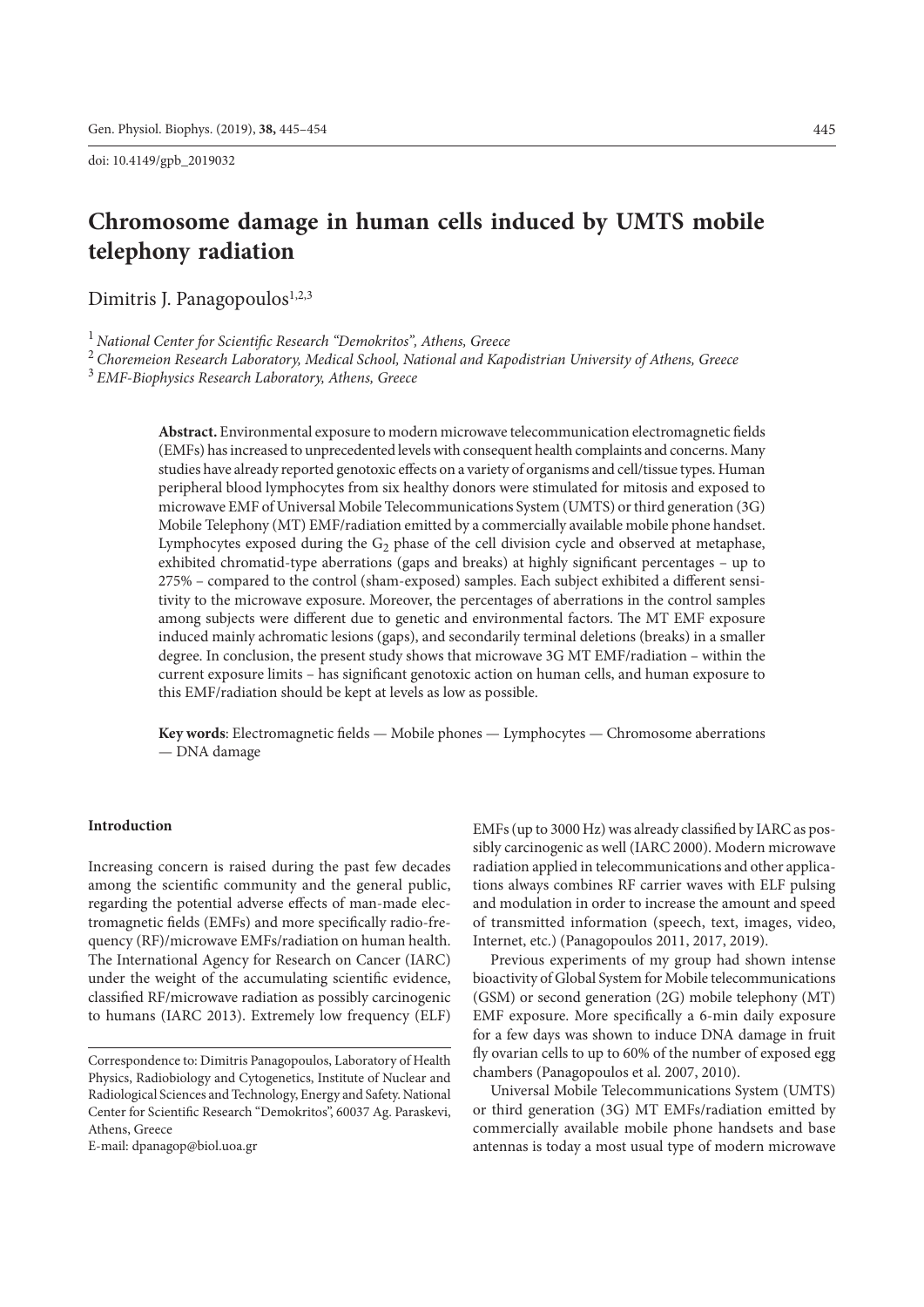telecommunications radiation exposing daily billions of mobile phone users throughout the world. While 2G (GSM) is still in use and 4G is the newest type with a higher carrier frequency and mobile broadband Internet access, telecommunication industry is already preparing the installation of the 5G MT system with an even higher carrier frequency and denser network of base antennas in order to provide even faster data transmission (Singh et al. 2017).

Many studies have reported genotoxic effects of RF/ microwave and especially MT EMFs on a variety of organisms and cell/tissue types (Panagopoulos 2019). In a recent study of the USA National Toxicology Program (NTP) on carcinogenicity, rats were exposed for 2 years, 9 h *per* day, in a simulated near-field of a mobile phone antenna emitting 2G or 3G MT EMFs. Exposed rats developed brain and heart cancer for both lower (1.5 W/kg) and higher (3 and 6 W/kg) specific absorption rate (SAR) levels than the current exposure limit (2 W/kg) for the human head (NTP 2018; ICNIRP 1998). An Italian life-span exposure study of rats in a simulated GSM 1800 far-field, also found induction of heart schwannomas and brain glial tumors, in agreement with the results of the NTP study (Falcioni et al. 2018). In another recent study comparing the bioactivity between 2G and 3G MT EMFs/radiation emitted by an active mobile phone, both types of MT EMFs were found to induce DNA damage on the developing liver of chick embryos, with 3G (UMTS) being even more genotoxic/bioactive than 2G (GSM) (D'Silva et al. 2017).

Human peripheral blood lymphocytes – naturally arrested in the  $G_0$  phase and stimulated for cell division (mitosis) – are a well-known model for the assessment of genotoxicity of environmental agents such as ionizing radiation, smoking, pharmaceuticals, etc. (IAEA 2011). One of the most sensitive assays to assess human sensitivity to low levels of ionizing radiation is the G<sub>2</sub> assay, which is considered to allow observation of unrepaired DNA lesions converted into chromosomal damage during transition from  $G_2$  to M-phase (Terzoudi and Pantelias 2006; Pantelias and Terzoudi 2010, 2011; Terzoudi et al. 2011).

Experiments searching the effects of MT EMFs exposure on human peripheral blood lymphocytes have also been conducted. Belyaev et al. (2005, 2009) found that GSM-like or UMTS-like EMF affects chromatin conformation (a sign of cytotoxic action). Schwarz et al. (2008) reported no induction of genotoxic effects in human lymphocytes by UMTSlike exposure, while the same exposure induced genotoxic effects in human fibroblasts. El-Abd and Eltoweissy (2012) found that MT EMF at UMTS carrier frequency 1950 MHz and SAR = 2 W/kg for exposure durations 5–30 min induced DNA strand breaks and chromosomal aberrations. The damage increased with increasing exposure duration, and was attributed to oxidative stress induced by the EMF exposure. Other studies have reported contradicting or

confusing results, such as a genotoxic action depending on carrier frequency (Markova et al. 2005), no effect or even beneficial effect (adaptive response) when combined with genotoxic chemicals (Zeni et al. 2003, 2012), intensifying or diminishing the genotoxic effect of chemicals or ultraviolet radiation (Baohong et al. 2005, 2007), and no effect or intensifying the genetic damage caused by x-rays (Manti et al. 2008).

Unfortunately, all the above *in vitro* studies on human peripheral blood lymphocytes, employed simulated MT EMFs emitted by generators which are very different than the real MT EMFs emitted by commercially available mobile phones and base antennas (Panagopoulos 2017, 2019), and thus the relevance of these studies in real-life is very poor. Two recent studies examined peripheral blood lymphocytes from people residing in the vicinity of MT base stations and thus exposed to real-life MT EMFs/radiation emitted by the base antennas. Both studies found significantly increased genetic damage compared to control groups residing more than 300 m away from the antennas/cell towers (Gulati et al. 2016; Zothansiama et al. 2017).

The purpose of the present study was to evaluate the potential genotoxicity of UMTS (3G) MT EMFs/radiation emitted by a commercially available mobile phone handset on human cells. An additional purpose was to establish a reliable method to evaluate EMF-genotoxicity in humans, and test the  $G_2$  assay as such. Although similar protocols have been applied before (Garaj-Vrhovac and Orescanin 2009), no identical assay has been employed to assess sensitivity to EMFs/non-ionizing radiation, especially in combination with a real-life MT EMF-exposure, and therefore the present study is novel.

## **Materials and Methods**

#### *Blood culture and lymphocyte preparation*

After obtaining consent, blood samples were collected from 6 healthy non-smoker adult individuals (one sample from one individual in each experiment) in glass tubes with heparin, for analysis of chromosomal sensitivity to mobile phone exposure. The subjects were both males and females, 28–42 years old, with "moderate" mobile phone use (no more than ~30 min total daily conversation on their mobile phones), and no reported history of major illnesses or any regular medication. Apart from this, no specific differences between the subjects were searched, since each subject had its own control sample. Whole blood samples were cultured in RPMI 1640 medium (Biochrom AG, Germany), supplemented with 10% fetal bovine serum (FBS), 1% L-glutamine (2 mM), antibiotics (penicillin: 100 U/ml; streptomycin: 100 μg/ml), and 2% phytohaemagglutinin (PHA). PHA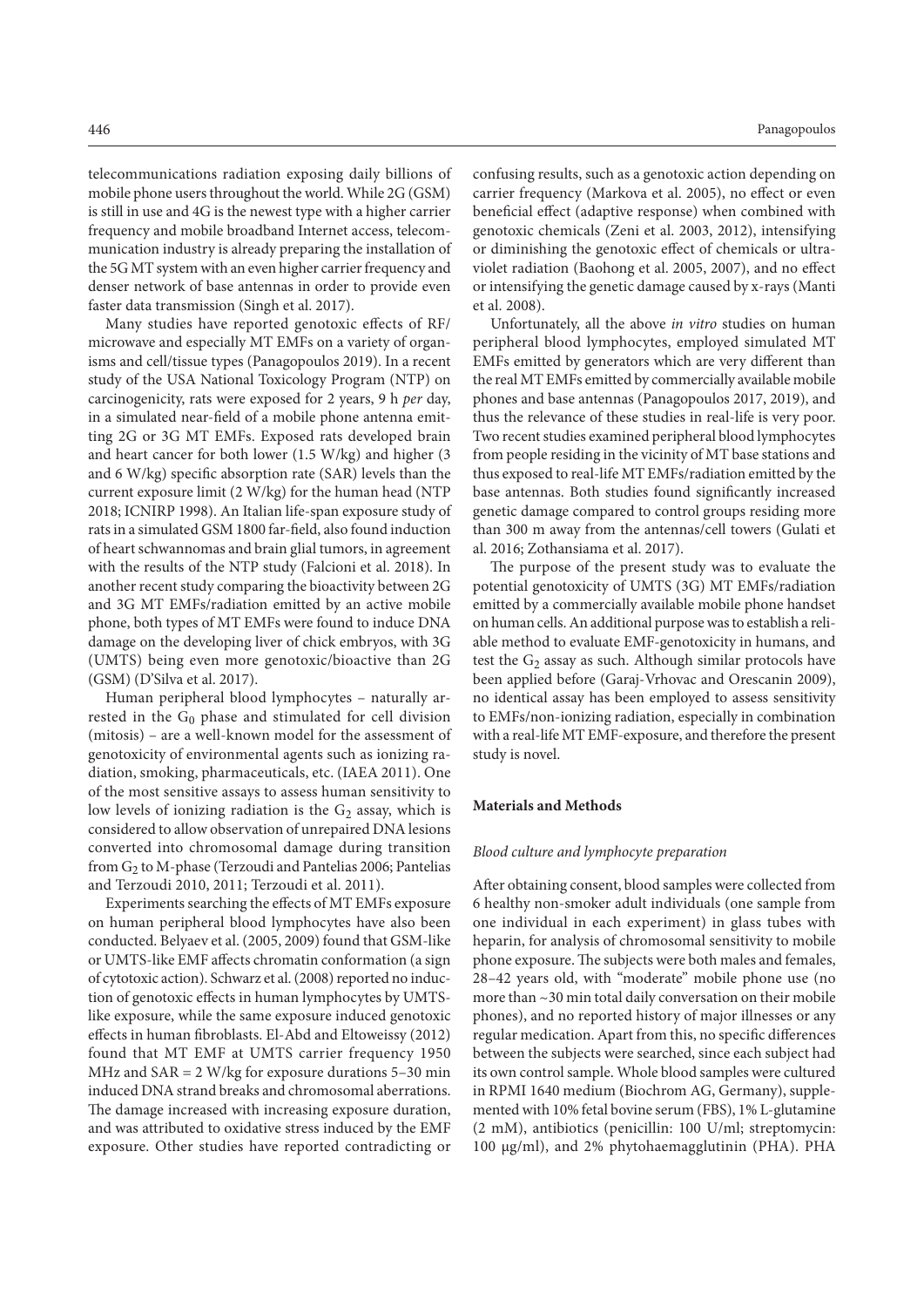was dissolved in water at a concentration of 0.24 mg/ml. For culturing and collecting the lymphocytes and for the application of the  $G_2$ -assay, the standard protocols were followed (Pantelias and Terzoudi 2011).

As already mentioned, lymphocytes are normally arrested in the  $G_0$  phase. PHA was used to stimulate the lymphocytes to enter the mitotic cycle. For each subject, a single culture was prepared in a 200 ml flask (which was later divided into individual samples/groups) to ensure identical culture conditions and treatment for all individual samples/groups in each experiment. The culture was incubated for 72 h, at 37°C in a humidified incubator with an atmospheric content of 5%  $CO<sub>2</sub>$  and 95% air.

The lymphocyte mitotic cycle duration is about 24 h. Following the standard  $G_2$  protocol, we incubated the culture for three days (72 h), in order to collect more cells at the stage of metaphase during mitosis (Pantelias and Terzoudi 2011; IAEA 2011). After 72 h of incubation the single blood culture was subdivided into individual samples/groups in identical 30 ml rectangular plastic flasks. [Each individual group contained: 0.5 ml blood, 5 ml culture medium, 100 μl PHA]. After the separation of the initial culture into individual groups/samples, blood samples were either exposed to the UMTS MT EMF ("exposed samples") in another room of the laboratory (called "exposure room") as described in section "*EMF exposure procedure"*, or simply transferred for the same time (sham-exposed) to the exposure room ("control samples"). [Additional individual samples were used for additional tests which will be described in future publications].

After exposures/sham-exposures were completed (~ 30 min after the beginning of the exposure procedure) and both the exposed and the control samples were returned back to the room with the culture chamber (called "culture room"), individual groups/samples were treated with colcemid (50 μl added to each individual group) for 60 min, to arrest dividing cells at metaphase. Colcemid is a known reagent that prohibits the formation of attractus in the dividing cells, and thus prohibiting the cells to proceed from the metaphase to the anaphase. Keeping the cells in metaphase makes their condensed chromosomes clearly observable by light microscopy for possible aberrations. The period of the colcemid treatment (60 min) right after the termination of exposure/sham-exposure plus the exposure/sham-exposure period ( $\sim$  1.5 h in total) determines the phases of the celldivision cycle that were exposed and then collected in metaphase. In this case, the 1.5 h-period determines that the cells collected for observation were at the late  $G_2$  or early mitotic (prophase) stages during the exposure/sham-exposure. Cells were then collected by centrifugation, treated for 10 min with hypotonic KCl solution 75 mM (Sigma-Aldrich, USA), fixed in methanol: glacial acetic acid (3:1 v/v), and processed for chromosomal aberration analysis. (Pantelias and Terzoudi 2011). Standard procedures were also followed for chromosome preparation and staining. Metaphase spreads were stained with 5% Giemsa solution (Merck, Germany) for 10 min.

Chromosomal damage was visualized and quantified as chromatid breaks (terminal deletions) and chromatid gaps (achromatic lesions) in cells at metaphase (IAEA 2011). For each subject, 800 cells (400 from exposed and 400 from control samples) from 8 different slides (100 cells from each slide) identically processed, were scored by light microscopy for chromatid aberrations (gaps and breaks). Gaps were scored only when extended across (occupied) the full chromatid width. An aberration was considered as "break" when the gap width was equal or greater than the chromatid width. Light microscopy was coupled with an image analysis system (Ikaros MetaSystems, Germany) to facilitate scoring. The exposure-induced yield of chromatid aberrations in exposed samples, and the corresponding yield in control samples were blindly scored. Mean values of total number of aberrations (gaps and breaks) *per* cell and Standard deviation (SD) in exposed and control samples were calculated for each individual.

#### *MT EMF exposure system*

Exposures were performed by a UMTS (3G) commercially available mobile phone handset in order to test the effects of real-life exposures experienced daily by billions of MT users around the world. UMTS employs the ["Wideband](http://en.wikipedia.org/wiki/Wideband_code_division_multiple_access)  [Code Division Multiple Access"](http://en.wikipedia.org/wiki/Wideband_code_division_multiple_access) (W-CDMA) code to offer greater spectral efficiency and bandwidth to mobile network operators. All modern digital MT signals, combine both high (RF) and low (ELF) frequencies. The CDMA system assigns a special electronic code to each call allowing the entire frequency band to be occupied simultaneously. Thus, the RF frequency of the carrier signal varies continuously during a conversation. Moreover, the intensity of the EMFemission varies significantly and unpredictably during an active call both in the RF and ELF bands (Panagopoulos et al. 2007, 2010, 2015a; Panagopoulos 2011, 2017, 2019). UMTS (3G) signals use RF carrier frequencies between 1900 and 2200 MHz, and ELF pulsing mainly at 100 Hz and 1500 Hz (Holma and Toskala 2004; Curwen and Whalley 2008; Health Protection Agency 2012). SAR value of the handset for the human head according to the manufacturer is 0.66 W/kg.

The RF radiation intensity, emitted by the handset during the exposures was measured at 1 cm distance from the handset by a Cornet ED85EXpluss RF meter (Cornet Microsystems Inc., USA), and a Spectran HF-4040V3 spectrum analyzer (Aaronia AG, Germany), both with a near-field antenna. The ELF electric and magnetic field intensities (ELF-E and ELF-B) emitted by the handset were measured at 1 cm distance by a Spectran NF-1010E (Aaronia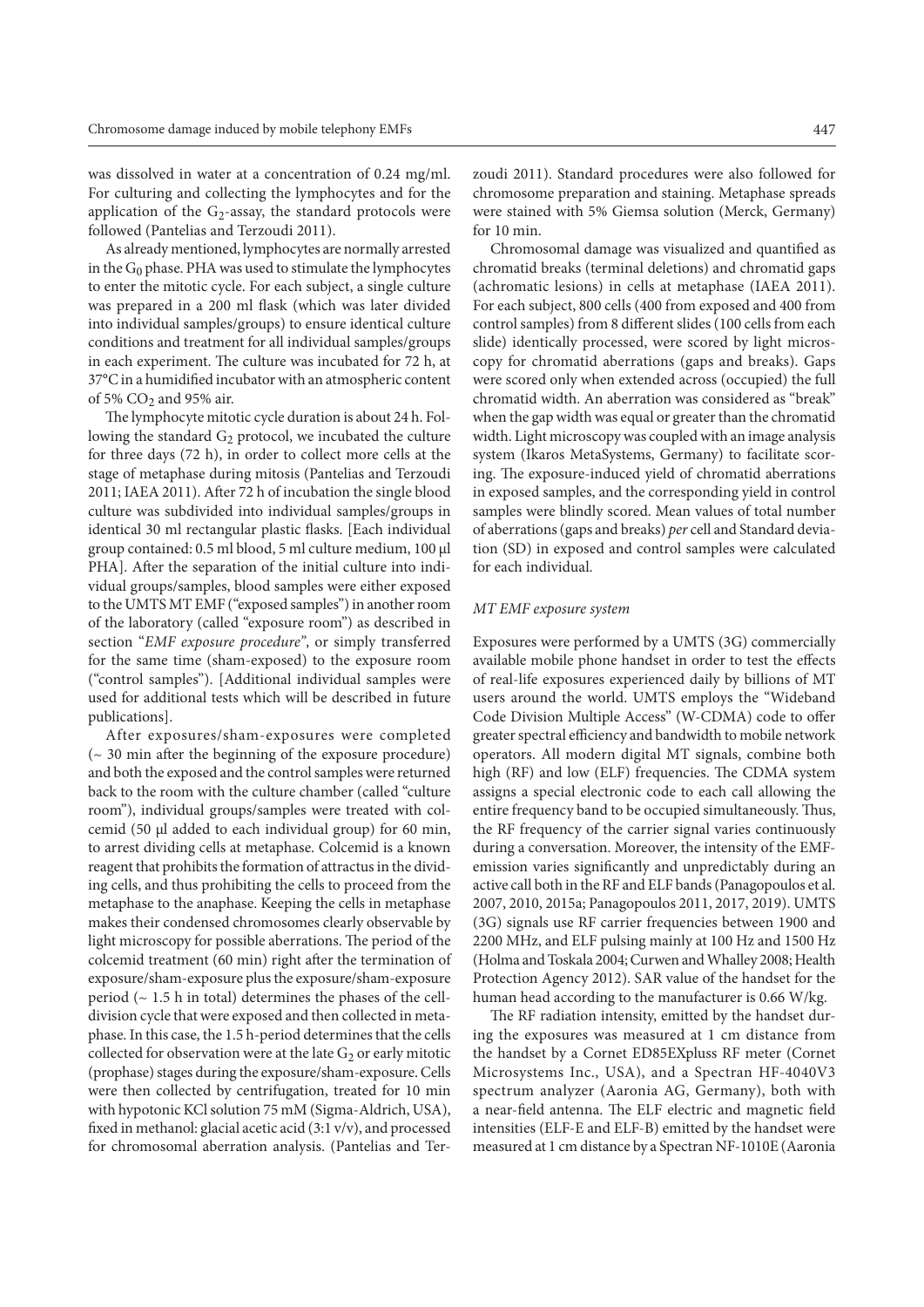AG, Germany) spectrum analyzer. Representative average power density (from five representative instant measurements excluding background) in the RF band  $\pm$  SD was 92  $\pm$ 27 μW/cm<sup>2</sup>. The carrier frequency was variable ~ 1920-1960 MHz during the exposures. Representative average ELF-E and ELF-B (from five representative instant measurements excluding background)  $\pm$  SD at 100 Hz was 12  $\pm$  4.2 V/m, and  $0.9 \pm 0.4$  mG, respectively. Corresponding average ELF-E and ELF-B (from five instant measurements excluding background)  $\pm$  SD at 1500 Hz was 8  $\pm$  4.6 V/m, and 0.06  $\pm$ 0.02 mG, respectively. All measurements were carried out separately from the exposures in order to have the measuring devices at exactly the same position with the samples during the exposures. The above measured EMF/radiation intensity values are representative for UMTS mobile phone EMFs during "talk" mode, and are well within the current exposure limits (ICNIRP 1998, 2010).

## *EMF exposure procedure*

Whole blood samples were exposed within the 30 ml flasks to modulated emission ("talk" signal) from a commercially available UMTS (3G) mobile phone handset during an active phone-call for 15 min at 1 cm distance from the proximal flask wall. This took place in the exposure room so that the controls (in the culture room) would not be exposed. After the exposed samples were back in the culture room, the control (sham-exposed) samples were also transferred in the exposure room for the same time (15 min) at the same location as the exposed samples without being exposed to the MT EMF. This was done because the background ELF-E and ELF-B and the light conditions in the two rooms were different.

The temperature in the two rooms was the same during the procedures/exposures and was kept at  $22 \pm 1$ °C. In both

rooms the RF background was below 0.01  $\mu$ W/cm<sup>2</sup>. In the exposure room the ELF-E background was ~ 2 V/m, and the ELF-B background  $\sim 0.3$  mG (0.03  $\mu$ T). In the culture room the corresponding ELF background fields were higher (E  $\sim$  $10 \text{ V/m}, B \sim 1 \text{ mG}$ . [This plus the different light conditions in the two rooms were the reasons why the control blood samples were "sham-exposed" (transferred for the same time in the exposure room)]. Temperature increases within the blood samples during the 15 min exposures did not exceed 0.1°C as measured within an identical culture and flask by a HANNA CheckTemp 1 calibrated electronic thermometer (USA). The handset was fully charged and had full signal reception during the exposures.

## *Statistical analysis*

Results were statistically analyzed by application of the Student's *t*-test for unequal variances (Microsoft Excel program) between exposed and control groups for each individual. The  $p$ -values  $\leq$  0.05 for the probability that differences between groups are due to random variations were accepted as statistically significant.

# **Results**

Results from experiments with the 6 healthy subjects (No. 1–6) with 800 metaphases scored from each one (400 from exposed and 400 from control blood samples) are listed in Table 1 and represented graphically in Figure 1. A single 15-min exposure by the UMTS mobile phone during a phone call in "talk" mode at 1 cm distance, increased the number of chromosomal aberrations (total number of gaps and breaks) by 100–275% in regards to the unexposed/

**Table 1.** Chromosomal Aberrations in the Control and Exposed blood samples of 6 subjects, induced by UMTS MT EMF

| Subject<br>No. | Age | Sex    | Groups  | Gaps in<br>400 cells | 400 cells      | in 400 cells | <i>per</i> cell $\pm$ SD | Control  | Breaks in Total Aberr. Mean Total Aberr. Deviation from $p$ -value between Exposed<br>and Control groups |
|----------------|-----|--------|---------|----------------------|----------------|--------------|--------------------------|----------|----------------------------------------------------------------------------------------------------------|
| Τ.             | 42  | Male   | Control | 30                   | 5              | 35           | $0.09 \pm 0.03$          |          |                                                                                                          |
|                |     |        | Exposed | 84                   | 17             | 101          | $0.25 \pm 0.08$          | $+178%$  | ${}< 0.02$                                                                                               |
| 2              | 33  | Female | Control | 37                   | 7              | 44           | $0.11 \pm 0.04$          |          |                                                                                                          |
|                |     |        | Exposed | 70                   | 19             | 89           | $0.22 \pm 0.06$          | $+100%$  | ${}< 0.03$                                                                                               |
| 3              | 28  | Male   | Control | 28                   | 9              | 37           | $0.09 \pm 0.03$          |          |                                                                                                          |
|                |     |        | Exposed | 63                   | 15             | 78           | $0.19 \pm 0.04$          | $+111\%$ | ${}< 0.02$                                                                                               |
| $\overline{4}$ | 40  | Male   | Control | 43                   | 15             | 58           | $0.14 \pm 0.04$          |          |                                                                                                          |
|                |     |        | Exposed | 102                  | 26             | 128          | $0.32 \pm 0.09$          | $+129%$  | ${}< 0.03$                                                                                               |
| 5              | 35  | Female | Control | 42                   | $\overline{c}$ | 44           | $0.11 \pm 0.01$          |          |                                                                                                          |
|                |     |        | Exposed | 82                   | 12             | 94           | $0.23 \pm 0.03$          | $+109%$  | ${}< 0.01$                                                                                               |
| 6              | 30  | Male   | Control | 15                   | 2              | 17           | $0.04 \pm 0.01$          |          |                                                                                                          |
|                |     |        | Exposed | 56                   | 5              | 61           | $0.15 \pm 0.04$          | $+275%$  | ${}< 0.01$                                                                                               |

Aberr.: Aberrations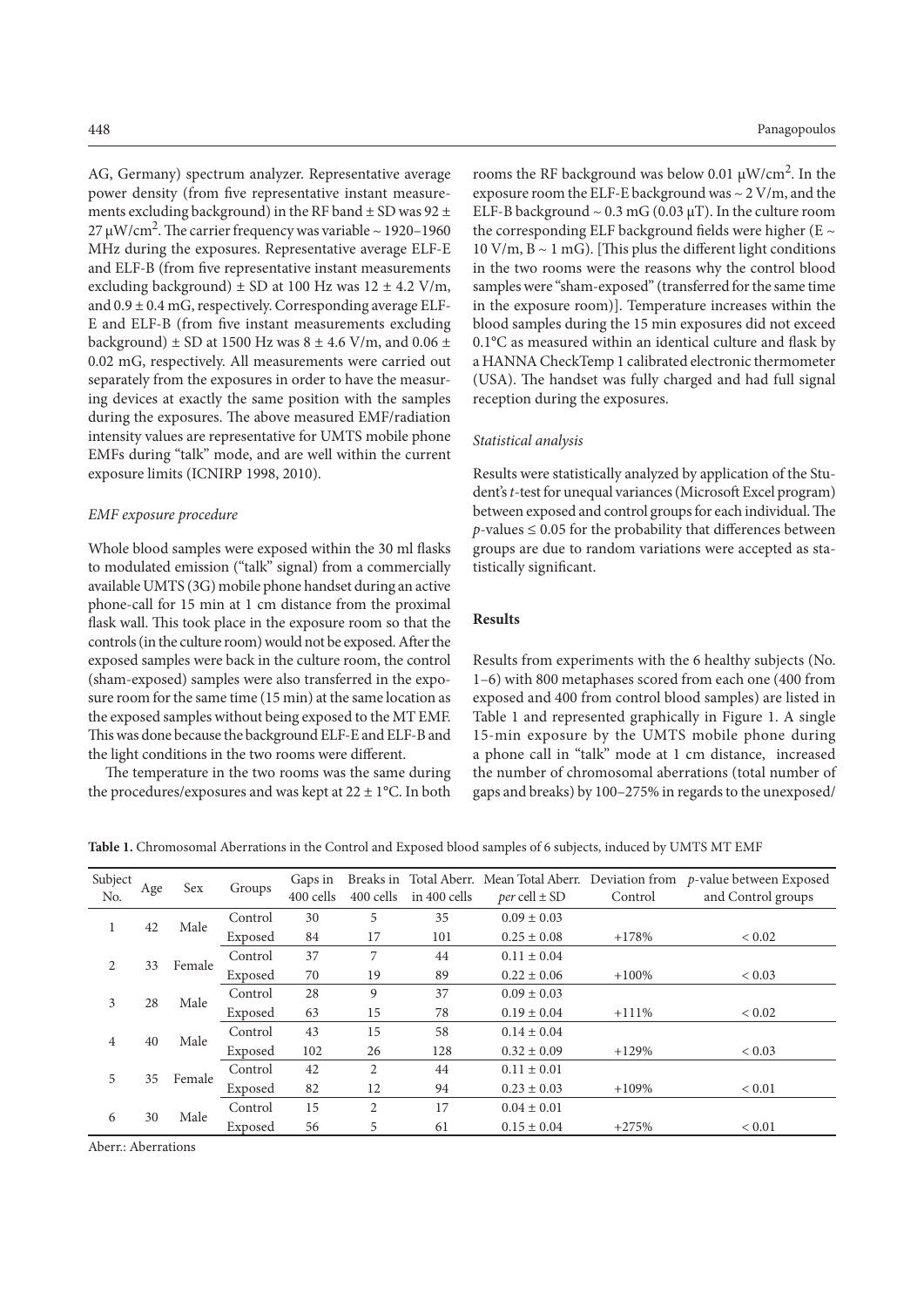

**Chromosome Damage Induced by UMTS MT EMF**

**Figure 1.** Mean total number of aberrations (gaps and breaks) *per*  $cell \pm SD$ , in 400 exposed and 400 control cells (peripheral blood lymphocytes), for each one of the 6 individuals (No. 1–6), after a single 15 min exposure to UMTS MT EMF.

control samples. The results were in all cases statistically significant  $(p < 0.03)$  (Table 1).

In Figure 2A a metaphase of a control blood sample is shown from individual No. 4 (male). This is a representative picture of a metaphase with all 46 chromosomes intact. Fig. 2B shows a metaphase of a blood sample of the same individual, exposed to UMTS MT EMF with one chromatid achromatic lesion (gap). In Figure 3A a metaphase of a control blood sample of individual No. 2 (female) is shown with all 46 chromosomes intact. Figure 3B shows a metaphase of a blood sample of the same individual (No. 2), exposed to UMTS MT EMF with two chromatid achromatic lesions (gaps). In Figure 4A a metaphase of a control blood sample of individual No. 6 (male) is shown with all 46 chromosomes intact. Figure 4B shows a metaphase of a blood sample of the same individual (No. 6) exposed to UMTS MT EMF with one chromatid achromatic lesion (gap). Figure 4C shows another metaphase of an exposed blood sample of the same individual (No. 6) with one terminal deletion (break) in which the fragment is found away from its chromatid.

Each individual exhibited a different sensitivity to the MT EMF exposure. The differential sensitivity was recorded not only in regard to the MT EMF exposure, but also in the unexposed (control) blood samples. The mean number of total aberrations per cell in the control samples varied from 0.04 to 0.14, and in the exposed samples from 0.15 to 0.32, between the 6 different healthy individuals. Subjects with less aberrations in their control samples exhibited higher sensitivity to the MT EMF-exposure (Table 1).

The MT EMF exposure induced mainly gaps, but also breaks in smaller percentages. The number of induced gaps

was 4–7 times greater than the number of induced breaks in all individuals. The separate numbers of either gaps or breaks (alike with the total number of aberrations) were significantly increased in regards to the corresponding numbers in the control samples of each individual (Table 1, Fig. 1).

# **Discussion**

In the present study it is shown that a single 15 min exposure of human blood samples to an active 3G (UMTS) mobile phone in "talk" mode at 1 cm distance from the handset induces chromosomal aberrations in a significant degree (from 100% up to 275% in regards to the control samples), depending on the sensitivity of each individual. The differential sensitivity between different healthy individuals found in the present study in regard to microwave EMF exposure has also been reported before in regard to ionizing (gamma) radiation exposure as assessed with the same  $(G<sub>2</sub>)$  assay (Pantelias and Terzoudi 2011).



**Figure 2. A.** Metaphase of Control blood sample from individual No. 4 (male). All 46 chromosomes are intact. **B.** Metaphase of Exposed blood sample to UMTS MT EMF from individual No. 4 (male) with 1 achromatic lesion – gap (g).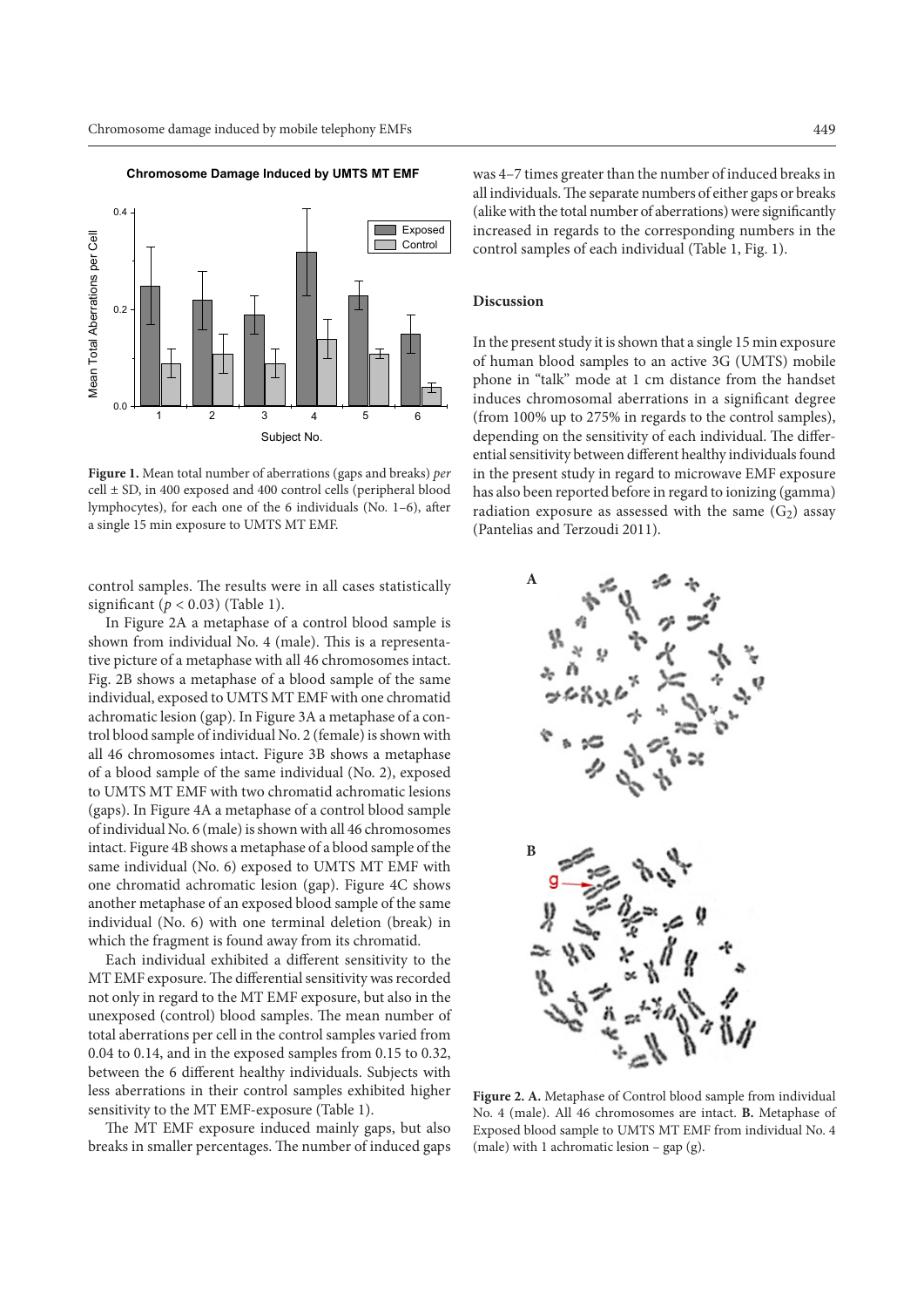In previous studies of my group regarding exposure of fruit flies to 2G (GSM) mobile phone radiation, it was found that this EMF/radiation induced extensive DNA damage in the gametes leading to cell death and to reproductive decline (Panagopoulos et al. 2007, 2010; Chavdoula et al. 2010; Panagopoulos 2012). In addition, it is well documented that DNA damage is converted into chromosomal aberrations during mitosis (Terzoudi and Pantelias 2006; Pantelias and Terzoudi 2010; Terzoudi et al. 2011). Thus the recorded chromosomal damage in human peripheral blood lymphocytes in my present experiments induced by the UMTS (3G) MT EMF is probably due to DNA damage caused by this field/radiation, and could not be repaired or arrested at the checkpoint

**A**



**Figure 3. A.** Metaphase of Control blood sample from individual No. 2 (female), with all 46 chromosomes intact. **B.** Metaphase of Exposed blood sample to UMTS MT EMF from individual No. 2 (female) with 2 achromatic lesions – gaps (g).

during the  $G_2$  phase since many cells had probably already passed the checkpoint during the exposure. This should be further investigated by future experiments.

The results of the present experiments are in agreement with the previous results of my group (Panagopoulos et al. 2007, 2010; Chavdoula et al. 2010; Panagopoulos 2012) and once more show that digital MT microwave EMFs are very genotoxic/bioactive, able to induce DNA damage and consequent chromosomal aberrations in the human cells as well as in other animals. This should be anticipated since cells are essentially the same in all animals, and all biological/health effects are initiated at the cellular level (Panagopoulos 2019).

The recorded effect is non-thermal since it was not accompanied by any significant temperature increase of the exposed blood samples. The 0.1°C temperature increase during the 15 min exposures is well tolerated by the blood cells. It is known that blood samples are ideally maintained at temperatures between 18 and 24°C (IAEA 2011). As we described, the blood samples were treated and exposed at room temperature around 22°C, and also cultured at 37°C. These temperatures are standard in different laboratories working with human peripheral blood lymphocytes (IAEA 2011). Since the 15°C temperature difference between culturing and treatment had no significant effect on the blood lymphocytes of the control samples we can certainly accept that the 0.1°C temperature increase during the 15 min exposures is totally insignificant to have any effect on the quality of the samples. In my previous experiments with the GSM MT EMFs no temperature increases were detected during exposures up to 21 min (Panagopoulos 2011, 2017). The 0.1°C temperature increase detected in the present experiments with UMTS MT EMFs is probably due to the higher carrier frequency of UMTS ( $\sim$  1920–1960 MHz) than that of GSM ( $\sim$  900 or  $\sim$  1800 MHz), since the amount of microwave power absorbed by exposed materials and converted to heat is proportional to the (carrier) microwave frequency (Clark et al. 2000). The newest types of MT employ significantly higher carrier frequencies, 4G up to 2.6 GHz, and the upcoming 5G up to 100 GHz. Thus, especially 5G is expected to induce significant thermal effects in addition to the non-thermal ones which may not be tolerated by the human/animal body (Singh et al. 2017; Neufeld and Kuster 2018). This may represent a great danger for public health, which the health authorities should carefully investigate before allowing 5G installation.

The present experiments show that the  $G_2$  assay is sensitive enough to detect effects on DNA from milder agents than ionizing radiation, such as EMFs of modern mobile telecommunications and possibly other types of man-made EMFs as well. The main type of aberrations found were chromatid gaps (achromatic lesions). In all blood samples from all six individuals the number of induced chromatid gaps was significantly (4–7 times) greater than the number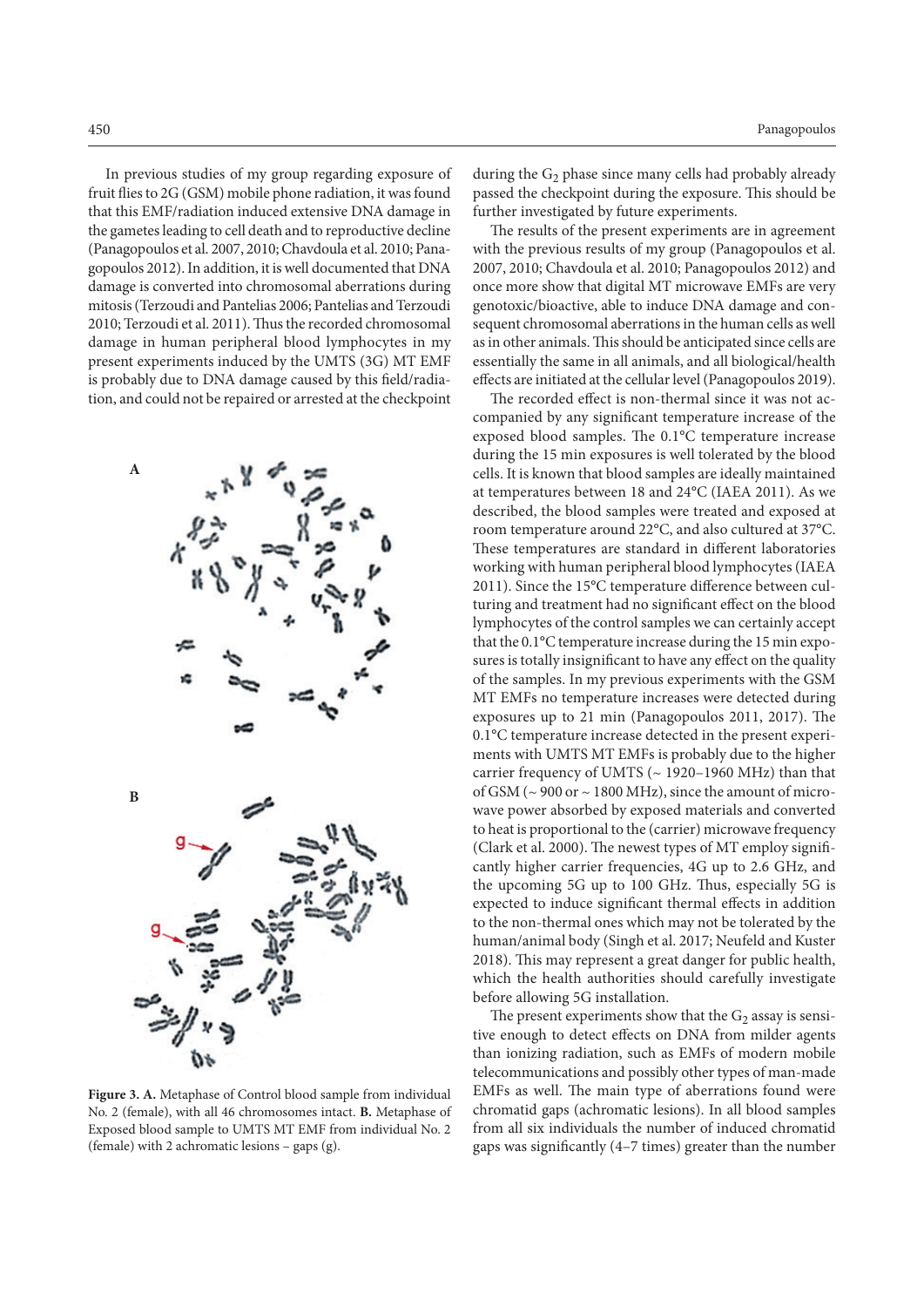of induced chromatid breaks. Both gaps and breaks are considered to be aberrations of the same nature. More specifically, it is established that "gaps and breaks are different manifestations of the same events" and gaps are actually incomplete breaks (Brecher 1977). It is obvious though that breaks (terminal deletions) are more intense damages and easier to be recognized through an optical microscope than gaps (achromatic lesions). A terminal deletion (break) will release its fragment at anaphase, while the gap probably will not (Conger 1967). Therefore when the  $G_2$  assay is applied to test EMF-bioactivity, the examination should be focused in detecting minor aberrations (chromatid gaps) in addition to the major ones (chromatid breaks etc.). The chromosomes should be carefully examined in order to detect the smaller damages (gaps) which in such a case are the majority, in contrast to damages induced by ionizing radiation which are usually more extended and easily observed. In any case, my opinion is that both breaks and gaps should be scored, although counting only the breaks can make the scoring significantly faster. Ignoring the smaller damages (gaps) and observing only the more extended ones (breaks), may be another reason why certain previous studies did not report chromosome aberrations in human blood lymphocytes, in addition to the use of simulated MT signals.

As mentioned in the introduction, previous studies that tested the bioactivity of simulated MT EMFs emitted by generators on human lymphocytes had reported contradicting results (Zeni et al. 2003, 2012; Markova et al. 2005; Belyaev et al. 2005, 2009; Baohong et al. 2005, 2007; Schwarz et al. 2008; Manti et al. 2008; El-Abd and Eltoweissy 2012). We have previously shown that real-life MT EMFs emitted by commercially available mobile phone devices or base antennas/cell towers are far more bioactive than simulated corresponding signals with invariable parameters emitted by generators (Panagopoulos et al. 2015a; Panagopoulos 2017, 2019). It seems to be for the same reason why in some of the previous studies no effects of simulated MT EMFs on human lymphocytes were reported (Schwarz et al. 2008; Zeni et al. 2003, 2012), while in the present study in which a real UMTS exposure was employed, a very intense effect was found (up to 275% increase in chromatid aberrations in regards to the control samples). An older study on peripheral blood leukocytes from radar-facility workers exposed to radar microwave radiation 1250–1350 MHz, 10–20000  $\mu$ W/cm<sup>2</sup>, found DNA damage and chromatid breaks almost 3 times higher (300%) than in control (unexposed) subjects (Garaj-Vrhovac and Orescanin 2009). [Microwave radiation emitted by radars is invariable (as it carries no information) but of much higher intensity (up to 1000 times) close to the antenna compared to mobile phone radiation].

Two recent studies that examined peripheral blood lymphocytes from people residing close to MT base antennas, and thus exposed to real-life MT EMFs, found significantly



**Figure 4. A.** Metaphase of Control blood sample from individual No. 6 (male), with all 46 chromosomes intact. **B.** Metaphase of Exposed blood sample to UMTS MT EMF from individual No. 6 (male) with 1 achromatic lesion – gap (g). **C.** Metaphase of Exposed blood sample to UMTS MT EMF from individual No. 6 (male) with 1 terminal deletion – break (b). f: fragment.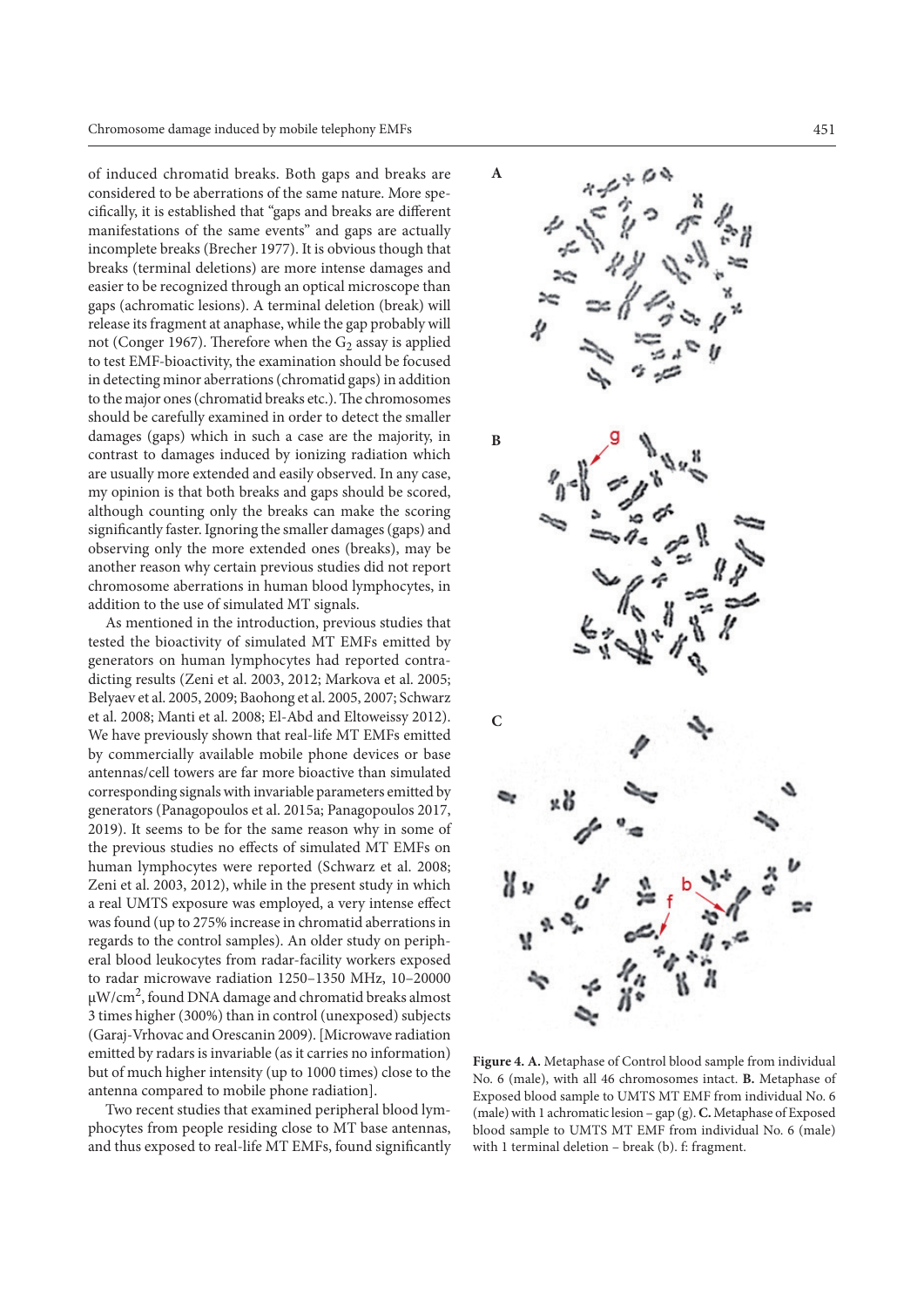higher genetic damage than from people residing further than 300 m (Gulati et al. 2016; Zothansiama et al. 2017). Another recent study that employed a real UMTS or GSM exposure by an active commercially available mobile phone (D'Silva et al. 2017) also found induction of genotoxic effect in both cases, with the UMTS found to be even more genotoxic than the GSM EMF. These results are in line with the present results as well as with the fact that newer types of MT EMFs (3G, 4G, etc.) transmit increasingly higher amount/ density of variable information (speech, text, images, video, Internet) making the signal increasingly complicated and unpredictably variable each moment. This increasingly higher and unpredictable variability of the newer types of telecommunication EMFs makes them more and more bioactive due to the inability of living organisms to adapt, in contrast to simulated MT EMFs which are invariable and thus absolutely predictable (Panagopoulos et al. 2015a; Panagopoulos 2017, 2019).

The disruption of cell electrochemical balance by manmade (polarized) EMFs through irregular gating of voltagegated ion channels on cell membranes is described by the "ion forced-oscillation mechanism" (Panagopoulos et al. 2000, 2002, 2015b). In turn, it is explained how the disruption of intracellular ionic concentrations may lead to DNA damage by intracellular release of free radicals or hydrolytic enzymes like DNases (Barzilai and Yamamoto 2004; Phillips et al. 2009; Panagopoulos 2011; Pall 2013). This is in line with the attribution of the DNA and chromosome damage to oxidative stress by El-Abd and Eltoweissy (2012). According to the ion forced-oscillation mechanism, the bioactivity of a polarized EMF is proportional to its intensity and inversely proportional to its frequency, meaning that the ELF pulsing and modulation of the MT EMFs seem to be responsible for their intense bioactivity and not the carrier (RF) frequency which is several orders of magnitude higher than ELF. This is supported by significant experimental evidence (Panagopoulos 2019). Thus, reports that MT EMF-bioactivity depends on carrier frequency (Markova et al. 2005) seem unlikely according to this mechanism and the corresponding experimental evidence.

The present study – in line with previous studies of my group – indicates that people should necessarily reduce exposures to MT EMFs as much as possible by making prudent use of this technology and reduce drastically the number and duration of calls, make use of wired headsets (especially air-tube headsets) or the loudspeaker during calls and keep the device at the greatest possible distance from the body, not carry the mobile phones on their bodies while they are turned on, keep them at the greatest possible distance during the day, and switch them off during sleep. An avoidance strategy is the key for protection against the tremendously increased levels of man-made EMF exposures rather than metal shielding which is accused for internal desynchro-

nization. This is a severe medical syndrome in which the circadian rhythms of an individual (activity, temperature sleep/waking cycles, body secretions, etc.) start deviating from their normal 24 h-periodicity. Long-term persistence of this phenomenon is connected to a variety of health problems such as depression, sleep disorders, impulsivity, mania, metabolic syndrome, cardiovascular disease, and increased cancer risk (Panagopoulos and Chrousos 2019). Finally, the responsible public health authorities should take into account the results of the present study as well as the results of hundreds of other peer-reviewed published studies (Panagopoulos 2019) and establish much stringer exposure limits than the existing ones.

**Acknowledgements.** I thank Drs G. Pantelias, G. Terzoudi, M. Karakosta, and V. Hatzi, for showing me the laboratory techniques with the human lymphocytes and particularly the  $G_2$  assay. I also thank the laboratory staff members A. Vasilaki and K. Barszczewska for laboratory assistance during the experiments and help with the blind scoring of the samples.

**Conflict of interest.** The author declares no actual or potential competing financial interests.

## **References**

- Baohong W, Jiliang H, Lifen J, Deqiang L, Wei Z, Jianlin L, Hongping D (2005): Studying the synergistic damage effects induced by 1.8 GHz radiofrequency field radiation (RFR) with four chemical mutagens on human lymphocyte DNA using comet assay in vitro. Mutat Res. **578,** 149‐157 <https://doi.org/10.1016/j.mrfmmm.2005.05.001>
- Baohong W, Lifen J, Lanjuan L, Jianlin L, Deqiang L, Wei Z, Jiliang H (2007): Evaluating the combinative effects on human lymphocyte DNA damage induced by ultraviolet ray C plus 1.8GHz microwaves using comet assay in vitro. Toxicology **232,** 311‐316

<https://doi.org/10.1016/j.tox.2007.01.019>

- Barzilai A, Yamamoto K (2004): DNA damage responses to oxidative stress. (Review). DNA Repair **3,** 1109-1115 <https://doi.org/10.1016/j.dnarep.2004.03.002>
- Belyaev IY, Hillert L, Protopopova M, Tamm C, Malmgren LO, Persson BR, Selivanova G, Harms‐Ringdahl M (2005): 915 MHz microwaves and 50 Hz magnetic field affect chromatin conformation and 53BP1 foci in human lymphocytes from hypersensitive and healthy persons. Bioelectromagnetics **26,** 173-184

<https://doi.org/10.1002/bem.20103>

- Belyaev IY, Markovà E, Hillert L, Malmgren LOG, Persson BRR (2009): Microwaves from UMTS/GSM mobile phones induce long‐lasting inhibition of 53BP1/γ‐H2AX DNA repair foci in human lymphocytes. Bioelectromagnetics **30,** 129-141 <https://doi.org/10.1002/bem.20445>
- Brecher S (1977): Ultra-structural observations of x-ray induced chromatid gaps. Mutat. Res. **42,** 249-268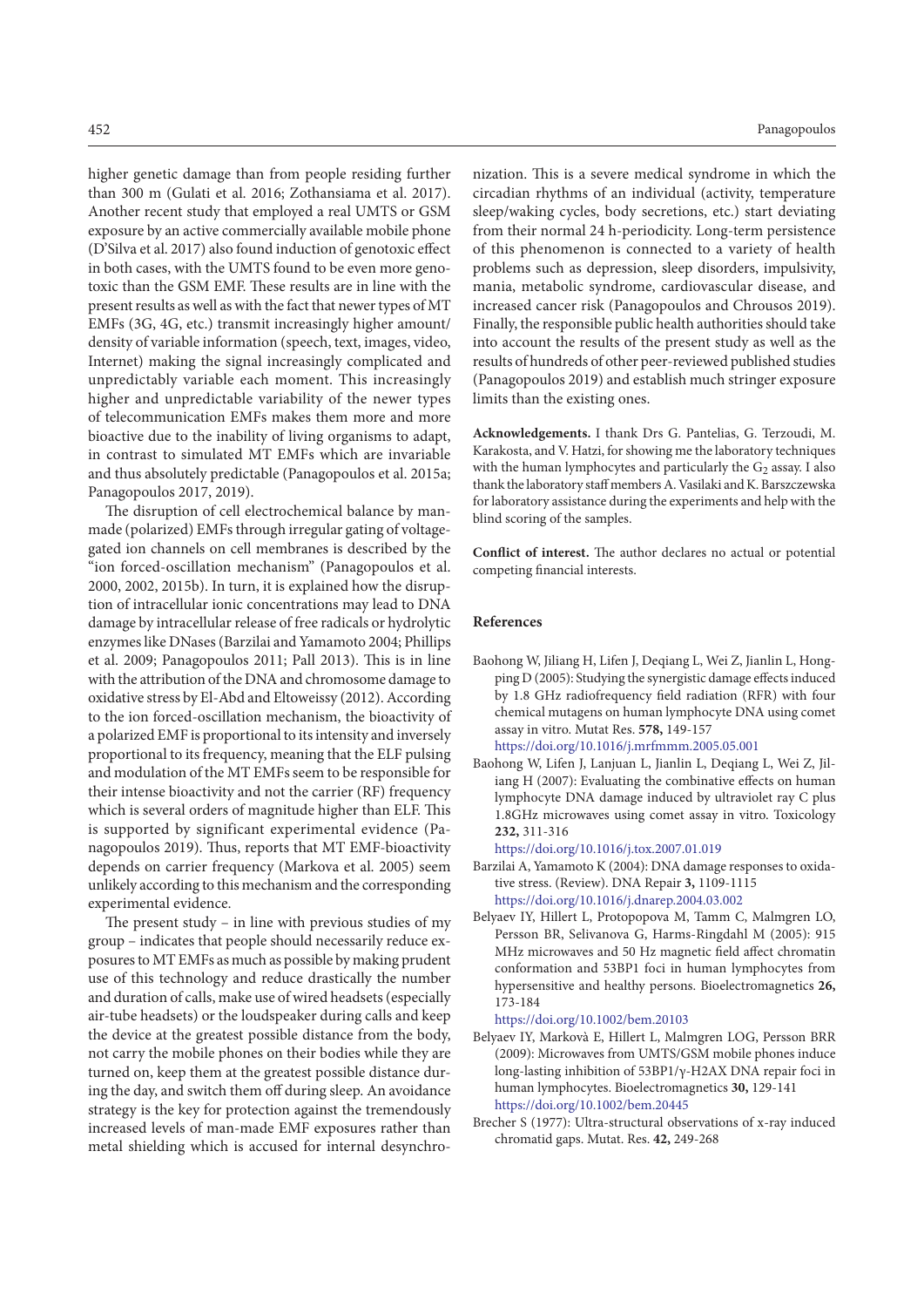[https://doi.org/10.1016/S0027-5107\(77\)80028-6](https://doi.org/10.1016/S0027-5107(77)80028-6)

- Chavdoula ED, Panagopoulos DJ, Margaritis LH (2010): Comparison of biological effects between continuous and intermittent exposure to GSM-900 MHz mobile phone radiation. Detection of apoptotic cell death features. Mutat. Res. **700,** 51-61 <https://doi.org/10.1016/j.mrgentox.2010.05.008>
- Clark DE, Folz DC, West JK (2000): Processing materials with microwave energy. Mater. Sci. Eng. **287,** 153-158 [https://doi.org/10.1016/S0921-5093\(00\)00768-1](https://doi.org/10.1016/S0921-5093(00)00768-1)
- Conger AD (1967): Real chromatid deletions versus gaps. Mutat. Res. **4,** 449-459

[https://doi.org/10.1016/0027-5107\(67\)90007-3](https://doi.org/10.1016/0027-5107(67)90007-3)

- Curwen P, Whalley J (2008): Mobile communications in the 21st century. In: Mobile Telephones: Networks, Applications and Performance. (Eds. Harper AC and Buress RV), pp. 29-75, Nova Science Publishers
- D'Silva MH, Swer RT, Anbalagan J, Rajesh B (2017): Effect of radiofrequency radiation emitted from 2G and 3G cell phone on developing liver of chick embryo - a comparative study. J. Clin. Diagn. Res. **11,** 5-9

<https://doi.org/10.7860/JCDR/2017/26360.10275>

- El-Abd SF, Eltoweissy MY (2012): Cytogenetic alterations in human lymphocyte culture following exposure to radiofrequency field of mobile phone. J. App. Pharm. Sci. **2,** 16-20
- Falcioni L, Bua L, Tibaldi E, Lauriola M, De Angelis L, Gnudi F, Mandrioli D, Manservigi M, Manservisi F, Manzoli I, et al. (2018): Report of final results regarding brain and heart tumors in Sprague-Dawley rats exposed from prenatal life until natural death to mobile phone radiofrequency field representative of a 1.8GHz GSM base station environmental emission. Environ. Res. **165,** 496-503

<https://doi.org/10.1016/j.envres.2018.01.037>

- Garaj-Vrhovac V, Orescanin V (2009): Assessment of DNA sensitivity in peripheral blood leukocytes after occupational exposure to microwave radiation: the alkaline comet assay and chromatid breakage assay. Cell Biol. Toxicol. **25,** 33-43 <https://doi.org/10.1007/s10565-008-9060-3>
- Gulati S, Yadav A, Kumar N, Kanupriya, Aggarwal NK, Kumar R, Gupta R (2016): Effect of GSTM1 and GSTT1 polymorphisms on genetic damage in humans populations exposed to radiation from mobile towers. Arch. Environ. Contam. Toxicol. **70,** 615-625 <https://doi.org/10.1007/s00244-015-0195-y>
- Health Protection Agency (2012): Health Effects from Radiofrequency Electromagnetic Fields. ISBN 978-0-85951-714-0
- Holma H, Toskala A (2004): WCDMA for UMTS, Radio Access for Third Generation Mobile Communications. John Wiley & Sons Inc.
- IAEA (2011): International Atomic Energy Agency. Cytogenetic Dosimetry: Applications in Preparedness for and Response to Radiation Emergencies
- IARC (2002): Non-Ionizing Radiation. Part 1: Static and Extremely Low-Frequency (ELF) Electric and Magnetic Fields, Vol. **80,** World Health Organization
- IARC (2013): Non-Ionizing Radiation. Part 2: Radiofrequency Electromagnetic Fields, Vol. **102,** World Health Organization
- ICNIRP (1998): Guidelines for limiting exposure to time-varying electric, magnetic and electromagnetic fields (up to 300GHz). Health Phys. **74,** 494-522

ICNIRP (2010): Guidelines for limiting exposure to time-varying electric and magnetic fields (1 Hz-100 kHz). Health Phys. **99,** 818‐836

<https://doi.org/10.1097/01.HP.0000391657.33635.13>

- Manti L, Braselmann H, Calabrese ML, Massa R, Pugliese M, Scampoli P, Sicignano G, Grossi G (2008): Effects of modulated microwave radiation at cellular telephone frequency (1.95 GHz) on X-ray-induced chromosome aberrations in human lymphocytes In Vitro. Radiat. Res. **169,** 575-583 <https://doi.org/10.1667/RR1044.1>
- Markova E, Hillert L, Malmgren L, Persson BR, Belyaev IY (2005): Microwaves from GSM mobile telephones affect 53BP1 and gamma-H2AX foci in human lymphocytes from hypersensitive and healthy persons. Environ. Health Perspect. **113,** 1172-1177

<https://doi.org/10.1289/ehp.7561>

- Neufeld E, Kuster N (2018): Systematic derivation of safety limits for time-varying 5G radiofrequency exposure based on analytical models and thermal dose. Health Physics. **115,** 705-711 <https://doi.org/10.1097/HP.0000000000000930>
- NTP (2018): National Toxicology Program: Toxicology and Carcinogenesis Studies in Hsd: Sprague Dawley SD Rats Exposed to Whole-body Radio Frequency Radiation at a Frequency (900 MHz) and Modulations (GSM and CDMA) Used by Cell Phones. NTP TR **595,** Department of Health and Human Services, USA
- Pall ML (2013): Electromagnetic fields act via activation of voltagegated calcium channels to produce beneficial or adverse effects. J. Cell. Mol. Med. **17,** 958-965 <https://doi.org/10.1111/jcmm.12088>

Panagopoulos DJ, Messini N, Karabarbounis A, Filippetis AL, Margaritis LH (2000): A mechanism for action of oscillating electric

- fields on cells. Biochem. Biophys. Res. Commun. **272,** 634-640 <https://doi.org/10.1006/bbrc.2000.2746> Panagopoulos DJ, Karabarbounis A, Margaritis LH (2002): Mecha-
- nism for action of electromagnetic fields on cells. Biochem. Biophys. Res. Commun. **298,** 95-102 [https://doi.org/10.1016/S0006-291X\(02\)02393-8](https://doi.org/10.1016/S0006-291X(02)02393-8)
- Panagopoulos DJ, Chavdoula ED, Nezis IP, Margaritis LH (2007): Cell death induced by GSM 900MHz and DCS 1800MHz mobile telephony radiation. Mutat. Res. **626,** 69-78 <https://doi.org/10.1016/j.mrgentox.2006.08.008>
- Panagopoulos DJ, Chavdoula ED, Margaritis LH (2010): Bioeffects of mobile telephony radiation in relation to its intensity or distance from the antenna. Int. J. Radiat. Biol. **86,** 345-357 <https://doi.org/10.3109/09553000903567961>
- Panagopoulos DJ (2011): Analyzing the health impacts of modern telecommunications microwaves. In: Advances in Medicine and Biology (Ed. Berhardt LV), Vol. **17,** Nova Science Publishers, Inc., New York, USA
- Panagopoulos DJ (2012): Effect of microwave exposure on the ovarian development of drosophila melanogaster. Cell Biochem. Biophys. **63,** 121-132

<https://doi.org/10.1007/s12013-012-9347-0>

Panagopoulos DJ, Johansson O, Carlo GL (2015a): Real versus simulated mobile phone exposures in experimental studies. Biomed. Res. Int. **2015,** 607053 <https://doi.org/10.1155/2015/607053>